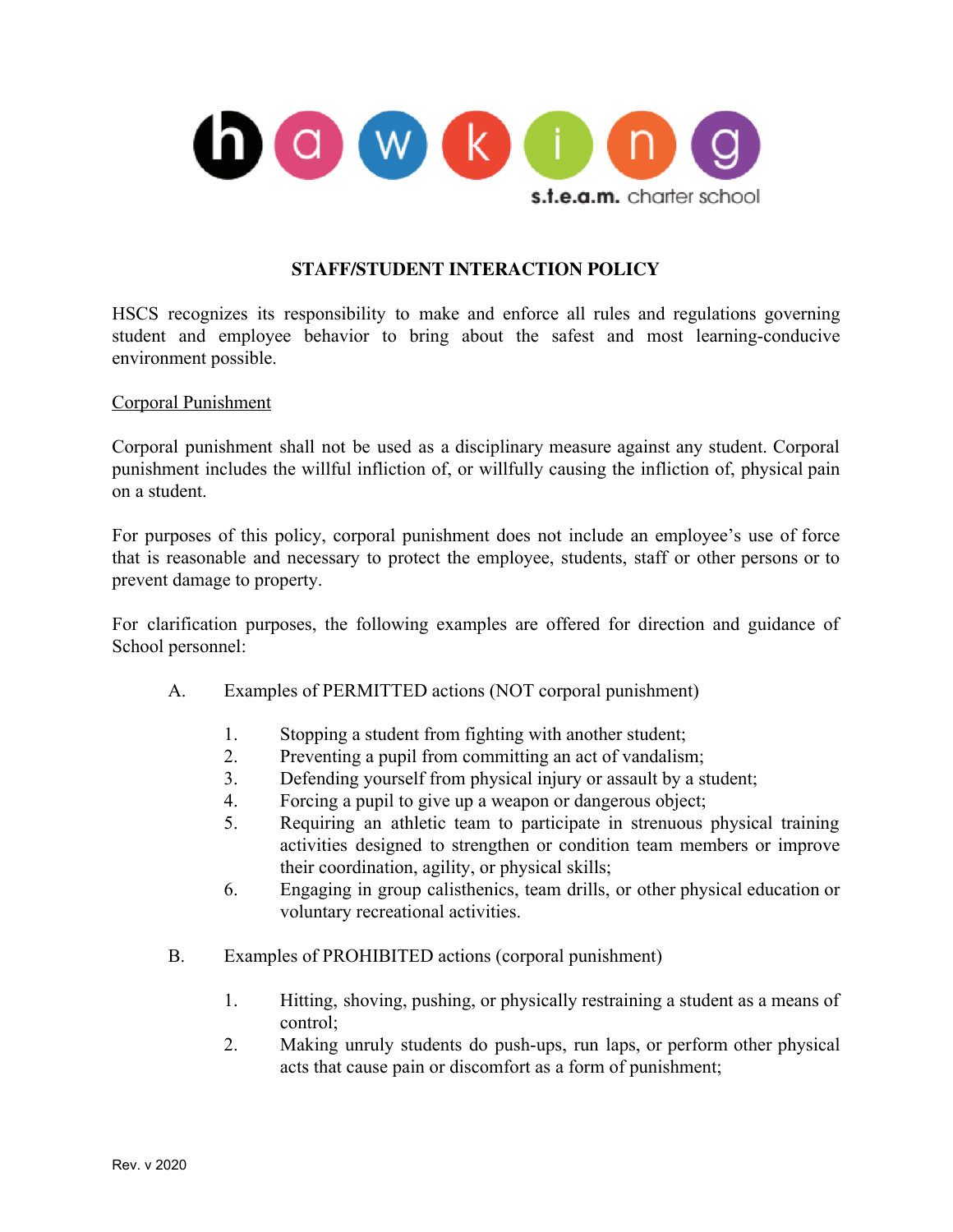3. Paddling, swatting, slapping, grabbing, pinching, kicking, or otherwise causing physical pain.

# Acceptable and Unacceptable Staff/Student Behavior

This policy is intended to guide all School faculty and staff in conducting themselves in a way that reflects the high standards of behavior and professionalism required of School employees and to specify the boundaries between students and staff.

An important part of each staff member's mission at School is to model and teach students about what constitutes a healthy relationship with an adult and how to maintain proper boundaries with adults. Staff members must be especially careful to avoid engaging in behavior that, though well intentioned, sends the wrong message to students about appropriate boundaries in adult-child relationships and/or makes them more vulnerable to sexual predators in the future.

Although this policy gives specific, clear direction, it is each staff member's obligation to avoid situations that could prompt suspicion by parents, students, colleagues, or School leaders. One viable standard that can be quickly applied, when you are unsure if certain conduct is acceptable, is to ask yourself, "Would I be engaged in this conduct if my family or colleagues were standing next to me?"

For the purposes of this policy, the term "boundaries" is defined as acceptable professional behavior by staff members while interacting with a student. Trespassing the boundaries of a student/teacher relationship is deemed an abuse of power and a betrayal of public trust.

Some activities may seem innocent from a staff member's perspective, but can be perceived as flirtation or sexual insinuation from a student or parent's point of view. The objective of the following lists of acceptable and unacceptable behaviors is not to restrain innocent, positive relationships between staff and students, but to prevent relationships that could lead to, or may be perceived as sexual misconduct.

Staff must understand their own responsibility for ensuring that they do not cross the boundaries as written in this policy. Disagreeing with the wording or intent of the established boundaries will be considered irrelevant for disciplinary purposes. Thus, it is crucial that all employees learn this policy thoroughly and apply the lists of acceptable and unacceptable behaviors to their daily activities. Although sincere, competent interaction with students certainly fosters learning, student/staff interactions must have boundaries surrounding potential activities, locations and intentions.

## Duty to Report Suspected Misconduct

When any employee becomes aware of another staff member having crossed the boundaries specified in this policy, he or she must speak to this staff member if the violation appears minor, or report the matter to School administrators. If the observed behavior appears to be a violation of this policy, it is the duty of every staff member to immediately report it to an administrator. All reports shall be as confidential as possible under the circumstances. It is the duty of the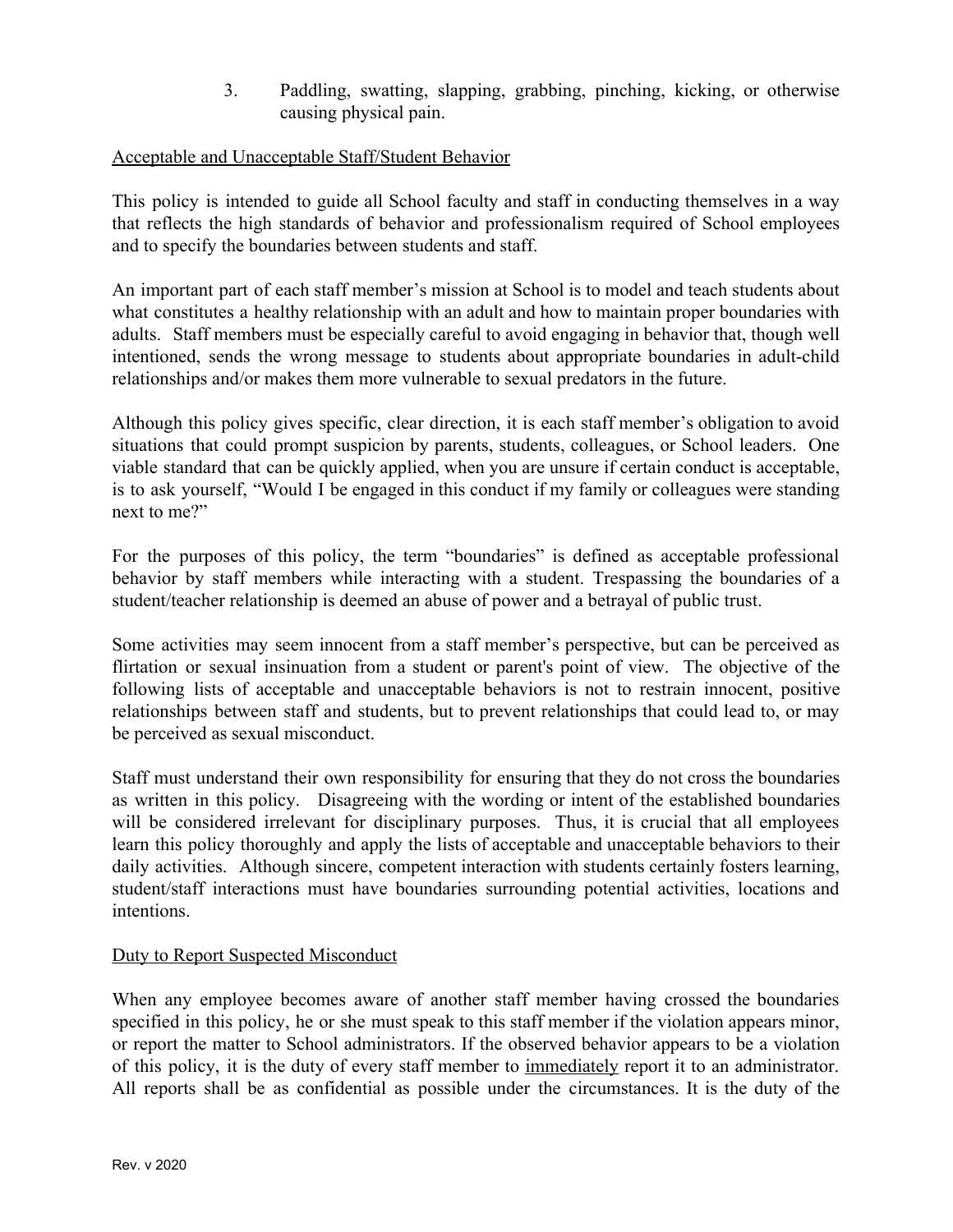administrator to investigate and thoroughly report the situation. Employees must also report to the administration any awareness or concern of student behavior that crosses boundaries or where a student appears to be at risk for sexual abuse.

# Examples of Specific Behaviors

# The following examples are not an exhaustive list:

#### *Unacceptable Staff/Student Behaviors (Violations of this Policy)*

- (a) Giving gifts to an individual student that are of a personal and intimate nature.
- (b) Kissing of any kind.
- (c) Any type of unnecessary physical contact with a student in a private situation.
- (d) Intentionally being alone with a student away from the school.
- (e) Making or participating in sexually inappropriate comments.
- (f) Sexual jokes.
- (g) Seeking emotional involvement with a student for your benefit.
- (h) Listening to or telling stories that are sexually oriented.
- (i) Discussing inappropriate personal troubles or intimate issues with a student in an attempt to gain their support and understanding.
- (j) Becoming involved with a student so that a reasonable person may suspect inappropriate behavior.

## *Unacceptable Staff/Student Behaviors without Parent and Supervisor Permission*

# **(These behaviors should only be exercised when a staff member has parent and supervisor's permission.)**

- (a) Giving students a ride to/from school or school activities.
- (b) Being alone in a room with a student at school with the door closed.
- (c) Allowing students in your home.

## *Cautionary Staff/Student Behaviors*

**(These behaviors should only be exercised when a reasonable and prudent person, acting as an educator, is prevented from using a better practice or behavior. Staff members should inform their supervisor of the circumstance and occurrence prior to or immediately after the occurrence)**

- (a) Remarks about the physical attributes or development of anyone.
- (b) Excessive attention toward a particular student.
- (c) Sending emails, text messages or letters to students if the content is not about school activities.

## *Acceptable and Recommended Staff/Student Behaviors*